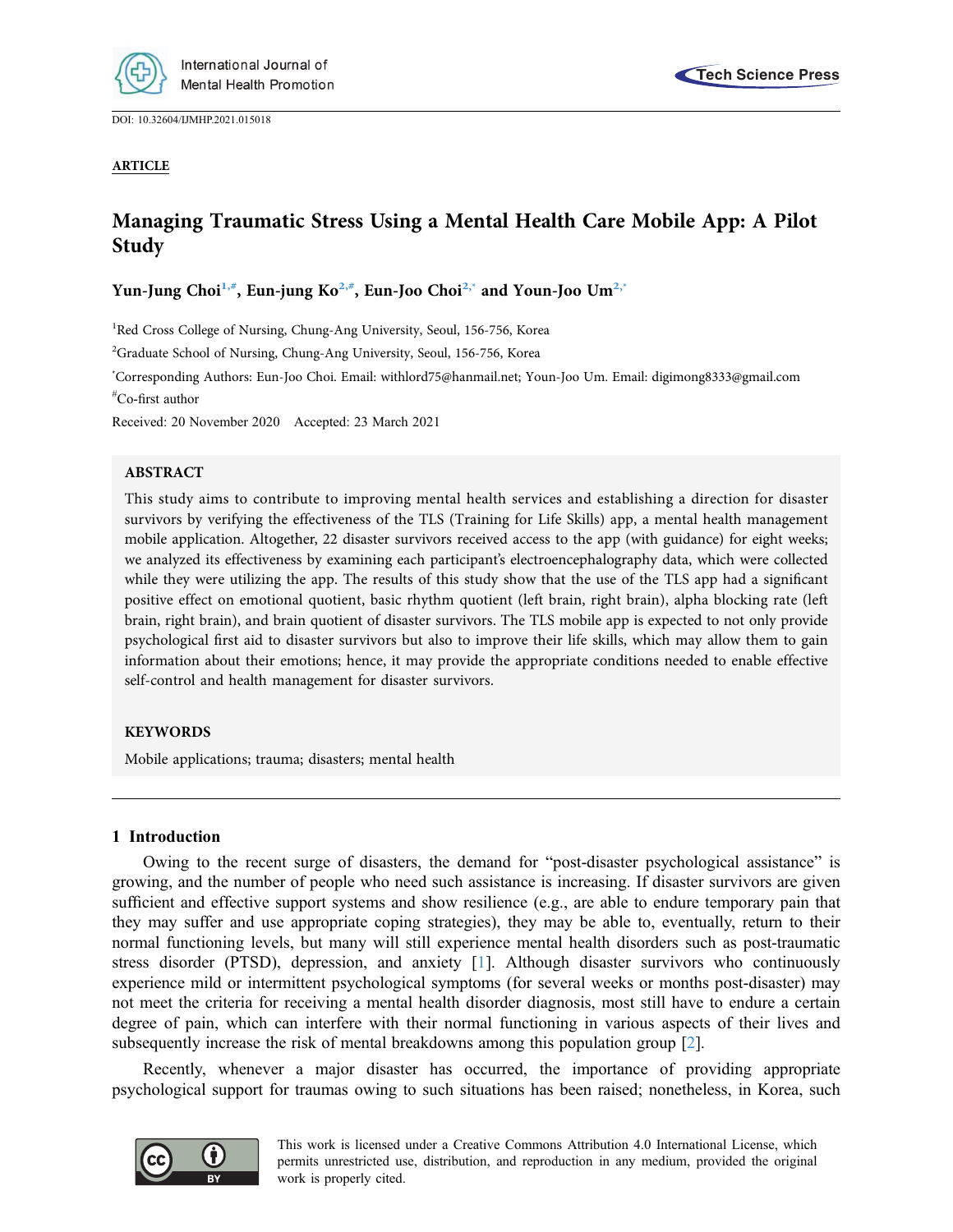importance started being highlighted in particular after the Korean Sewol ferry accident [[3](#page-7-2)]. According to the Jeju Sewol Compensation Center, 17 out of 24 Sewol ferry survivors are experiencing PTSD; reportedly, they complain about sleep disorders, lethargy, depression, nervousness, paranoia, and alcoholism, and many have been unable to return to their daily lives (e.g., some quit their jobs) [[4](#page-7-3)].

One of the most appropriate ways to address the basic medical, mental, and social needs of disaster survivors immediately after the event is through "psychological first aid" (PFA) interventions; these are based on securing the individuals' safety and bonding after such events and on the provision of information/practical resources to allow them to manage the outcomes of the disaster [\[5\]](#page-7-4). The "Skills for Psychological Recovery" (SPR) program was developed for the psychological recovery of children, adolescents, adults, and families exposed to traumatic events owing to disasters; it is technical training that is intended to be provided after the provision of appropriate PFA interventions. It is used to deliver psychological support to disaster victims [[6](#page-7-5)], and it is a crisis counseling service program applicable to various types of disasters (hurricanes, tornadoes, earthquakes, floods, etc.). Various studies have provided education for mental health practitioners on how to utilize this program; notwithstanding, to this date, no research has been conducted on the effects of SPR in Korea [\[7](#page-7-6)[,8\]](#page-7-7).

Overall, Korea lacks the human and physical infrastructure necessary for the provision of post-disaster psychological assistance; its corresponding field of research is also poor. Additionally, there is no aroundthe-clock professional manpower—mainly because Korea depends on a volunteer system—and the budget is insufficient for the development of research on manuals and education related to disaster psychology support [[9](#page-7-8),[10](#page-7-9)]. Therefore, there is an urgent need to develop educational programs and practical manuals suitable for disaster situations to provide practical help to the complex symptoms related to disaster trauma [\[10\]](#page-7-9).

Recently, the proliferation of smart devices has led to the development of mobile healthcare services that allow for health self-management through people's smartphones [[11\]](#page-7-10). These services are characterized by the performance of health management through checking the amount of exercise people have performed, electrocardiograms, and heart rates by using a health measuring device linked to a mobile device (such as a smartphone) and/or apps (smartphone applications) within the device [\[12](#page-8-0)]. Previous research has shown that mobile-app-based education demonstrated more positive effects on self-directed learning, motivation to learn, state commitment, and interaction between learner interfaces than did computer web-based education [[13](#page-8-1)]. Further, mobile apps aimed at aiding people with alcoholism treatment have been shown to reduce alcohol consumption and promote psychological well-being [[14,](#page-8-2)[15\]](#page-8-3). Therefore, this study aimed to develop a mental health management mobile app, called "Sound of Mind," for disaster survivors through the use of Training for Life Skills (TLS); we intended to create an effective disaster mental health management strategy for this population group. The app provides relevant information, such as how to cope with disasters, and comprises contents that can help heal the mind and change a mood; thus, it is expected to be useful in emergencies during disasters.

"Brain wave" refers to the number of electrical signals generated during information exchanges between brain cells; these are measured by attaching electrodes to one's scalp and analyzing the combinations of the changes occurring, in a given moment, in dendrites during neuronal activity of the cerebral cortex [\[16](#page-8-4)]. The first electroencephalography (EEG) was performed in 1969 by Hans Berger, who pioneered taking notes on the electrical properties of nerves [[17\]](#page-8-5). Recently, EEGs have been used to provide feedback to practitioners to confirm the outcome after treatment for a variety of patients with cognitive and behavioral problems [[18\]](#page-8-6).

Therefore, in this study, to measure the effect of our psychological support service, we used EEG measurements. This study aims to collect basic data on whether the proposed psychological intervention can help improve the mental health of disaster survivors by measuring the brain waves of disaster survivors.

The purpose of this study is as follows. By measuring the participants' EEG readings after the disaster survivors run the TLS app, we want to determine whether its psychological support service is effective.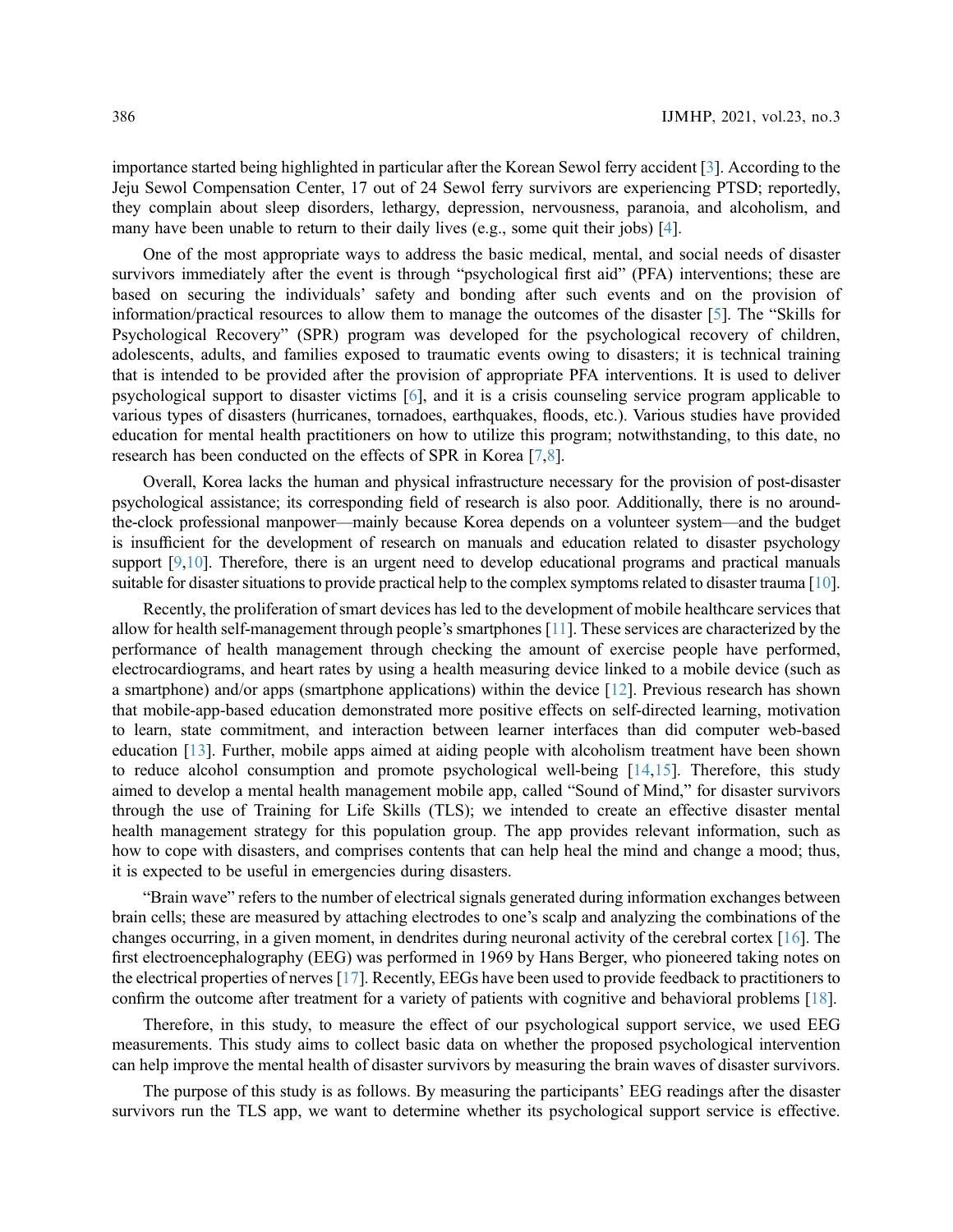A further aim is to examine the possibility of using the TLS app for psychological support for disaster survivors. Thus, the following hypotheses are proposed:

Hypothesis 1. Disaster survivors' use of the TLS app will improvement their emotional quotient.

Hypothesis 2. Disaster survivors' use of the TLS app will improvement their basic rhythm quotient (left brain, right brain).

Hypothesis 3. Disaster survivors' use of the TLS app will improvement their alpha blocking rates (left brain, right brain).

Hypothesis 4. Disaster survivors' use of the TLS app will improvement their brain quotients (BQ).

### 2 Methods

### 2.1 Research Design

This pilot study was designed as a single group post-experiment to evaluate the efficacy of the TLS mobile app as a psychological first aid program for disaster survivors.

### 2.2 The TLS Mobile App

The TLS app was developed by Choi et al. [[19\]](#page-8-7) to support people affected by traumatic experiences. Choi et al. [\[19](#page-8-7)] provided the app for free downloads at the ONE store, a Korean mobile app store, as part of their professional obligation to offer their research product to the public, as it was funded by a public foundation. The content of the app, as shown in [Fig. 1](#page-3-0), is divided into three categories: information, psychological healing, and mood change. The information category consists of self-assessment (PTSD, depression, anxiety, sleep disorder), post-disaster responses, coping mechanisms (anger, sleep disorder, addiction), and guidance on how to utilize information from specialized institutions (consultation centers, medical institutions, administrative support organizations). Psychological healing consists of breathing, butterfly hug, meditation, positive affirmations, healing music, 108 bows, yoga, and writing. Ventilation and diversion (mood change category), find the same picture game, fruit slot machine, bubble shot, coloring book, and Tetris. We informed participants that they can freely select the desired function.

### 2.3 Participants

Research participants were first recruited via purposive sampling. Researchers explained the purpose of the study to a disaster support expert and asked for help in recruiting participants. After that, disaster support experts provided the researchers with information on the study participants. Then, snowball sampling was used to recommend additional participants. In this study, we conducted a pilot experiment with 22 participants who self-reported experiencing post-traumatic stress, one year after a natural, social, or artificial disaster.

### 2.4 Procedures

Before the experiment, all participants were fully informed of the purpose and method of the study; they were informed that they could withdraw at any time without any prejudice. All participants voluntarily provided written informed consent to participate. Before the start of the experiment, participants were informed of the purpose and method of using the TLS mobile app, after which the experiment was initiated. During the experiment period, from June 03 to July 28, 2019, participants were instructed to access the mobile app at least five times a week for eight weeks. Once a week, the researcher would call the participants, check their self-reports, and record the app usage time and functions used. After eight weeks, the researcher conducted a post-test on the participants. EEG measurements were performed on July 29. Since EEG can be sensitive and affected by other external stimuli, it was conducted on participants as they sat unmoving in a quiet place. Participants wore a hairband-type EEG measuring device and looked comfortably at the monitor screen; the measurement time was five minutes.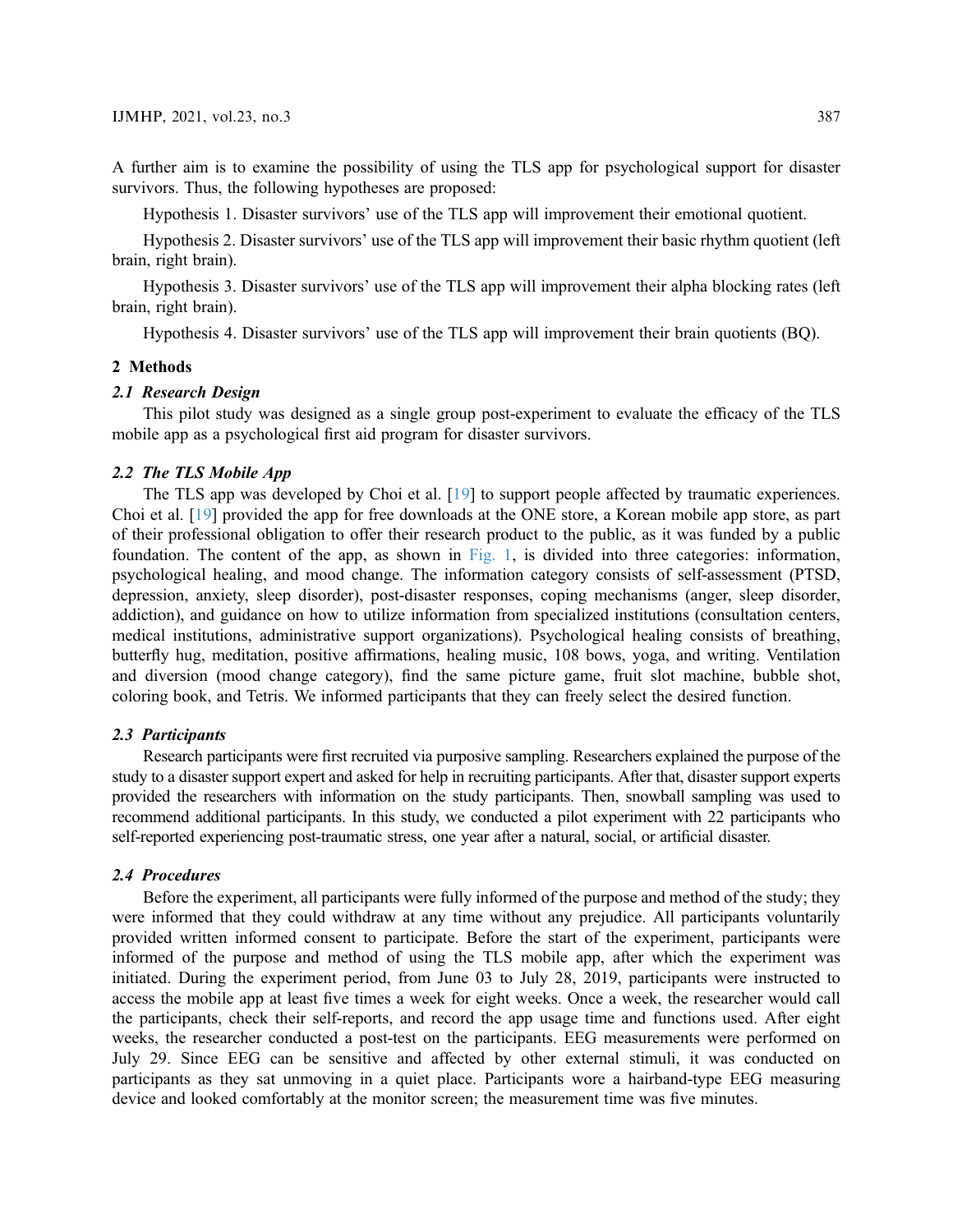<span id="page-3-0"></span>

Figure 1: Images of the actual TLS mobile app

### 2.5 Materials

NeuroHarmony, a handheld EEG measurement instrument, was used; it was developed by BrainTech, a subsidiary of the Korea Institute of Psychiatry [[20\]](#page-8-8). NeuroHarmony uses a mixture of the Monopolar Reference Montage and the Sequential Bipolar Montage based on a 2-channel EEG. It is a portable device that has a 2-channel headband type [\[20](#page-8-8)]. It can be connected to a computer via a USB port and uses a dry electrode with a convenient, non-invasive headband method. In addition, participants' selfreported total app usage time over the eight weeks was digitized. The EEG measurements by NeuroHarmony software were automatically extracted into Excel by requesting the EEG analysis server.

In this study, emotional quotient, basic rhythm quotient (left brain, right brain), alpha blockings rate (left brain, right brain), and BQ were analyzed. The emotional quotient was calculated by subtracting the right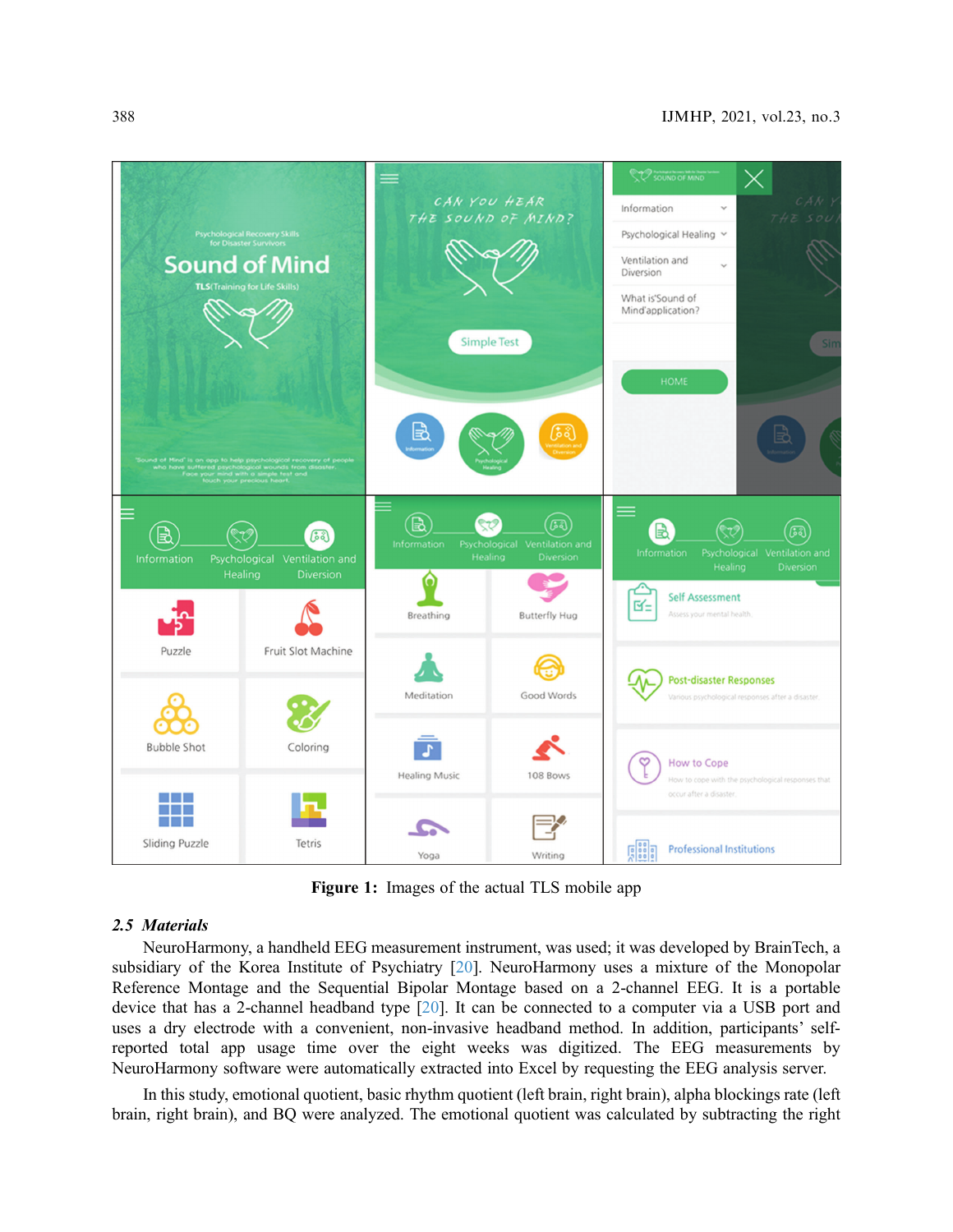alpha wave from the left alpha, and it indicates emotional stability or instability  $[18]$  $[18]$ . The basic rhythm quotient was calculated as the ratio of closed eye alpha wave to open eye alpha wave; both, the left and right brains were measured. This factor is often used as a standard for determining brain stability and agility [[21\]](#page-8-9). The alpha blocking rate refers to the rate at which alpha waves disappear when opening the eye; both the left and right brains were measured [[18\]](#page-8-6). Higher alpha blocking rates correspond to clear changes in the EEG during times of open and closed eyes, while lower alpha blocking rates refer to little change [\[21](#page-8-9)]. BQ is calculated as  $\sum w \cdot q$  (w = weight by index, q = {whole brain index}) and allows for comprehensive judgment of brain function [\[20](#page-8-8)].

### 2.6 Data Analysis

Collected data were analyzed using the SPSS/WIN 25.0 program. Participants' general characteristics were analyzed using descriptive statistics, and simple regression analysis was performed to verify the effects of the TLS mobile app on people's brains.

### 2.7 Ethical Approval

Researchers informed participants of the purpose, method, and research ethical considerations of the study (e.g., retractable, confidentiality, and anonymity), and the participants provided informed consent. Data were collected for research purposes and were discarded after the time required for the study. Participants were provided their EEG results with an explanation. This research was approved by Chung-Ang University's Bioethics Committee (IRB No. 1041078-2018060-HR-135-01C).

### 3 Results

### 3.1 General Characteristics

The study participants consisted of 22 disaster survivors. Results of the investigation of general characteristics, age, gender, marital status, religion, type of disaster, and app usage time are as follows. Twelve participants were under the age of 32, eight were between 32 and 43, and two were over 45. There were three men and 19 women; 11 were married and 11 were unmarried. In terms of religion, four were Christians, six were Catholics, two were Buddhists, and 10 reported "other". Two of the participants had experienced earthquakes, three had experienced fires, four had been through hazardous chemical disasters, and 11 had been in traffic accidents. Four of the participants used the app for a total of 0–199 min over the eight weeks; nine used it for 200–399 min; three for 400–599 min; two for 600– 799 min; one for 800–999 min; and three for 1000–1680 min.

## 3.2 Effect of TLS Mobile App Usage Time on Emotional Quotients, Basic Rhythm Quotients (Left, Right), Alpha Blocking Rates (Left, Right) and BQ

In this study, the results were obtained by measuring the participants' EEG (emotional quotient, basic rhythm quotient, alpha blocking rate, BQ) after using the app for eight weeks, to determine the effect of the mobile psychological support service, TLS app, on disaster survivors. The results are presented in [Tab. 1](#page-5-0).

The effects of the use of TLS apps on disaster survivors are as follows. The use of TLS mobile apps had a significant effect on the emotional quotients ( $\beta$  = 0.550,  $p$  < 0.008), and the explanatory power was 30%. It also had a significant positive effect on the basic rhythm quotient (left brain) ( $\beta$  = 0.598, p < 0.003), and the explanatory power was 35%; and on the basic rhythm quotient (right brain) ( $\beta$  = 451,  $p$  < 0.035), and the explanatory power was 20%. Furthermore, it had a significant positive effect on the alpha blocking rate (left brain) ( $\beta$  = 0.510,  $p$  < 0.015), and the explanatory power was 26%; and on the alpha blocking rate (right brain) ( $\beta$  = 0.463,  $p$  < 0.035), and the explanatory power was 21%. In addition, it had a significant positive effect on the BQ ( $\beta$  = 0.451,  $p$  < 0.035), and the explanatory power was 20%. In other words, the use of the TLS app had a significant positive effect on the disaster survivors' emotional quotient, basic rhythm quotient (left brain, right brain), alpha blocking rate (left brain, right brain), and BQ.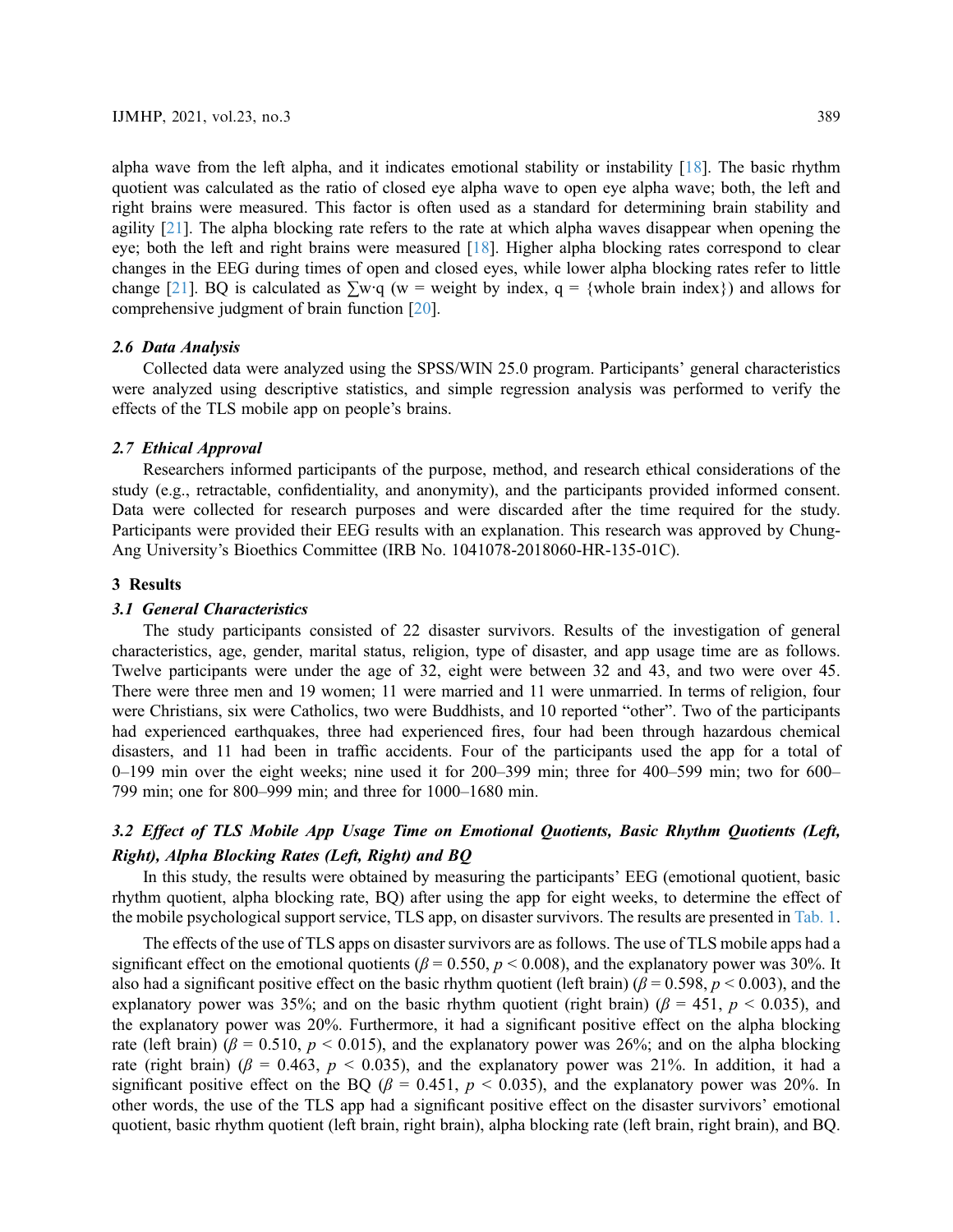| Variable                      | $\boldsymbol{B}$        | SE    | $\beta$ | t        | $\boldsymbol{p}$ | $R^2$ | $\boldsymbol{F}$ |
|-------------------------------|-------------------------|-------|---------|----------|------------------|-------|------------------|
| <b>Emotional quotients</b>    | (Intercept)<br>71.53    | 1.39  | 0.000   | 51.14    | 0.001            | 0.302 | 8.672            |
|                               | 0.006                   | 0.002 | 0.550   | 2.94     | 0.008            |       |                  |
| Basic rhythm quotient (left)  | (Intercept)<br>61.66    | 0.221 | 0.000   | 287.83   | 0.001            | 0.358 | 11.136           |
|                               | 0.010                   | 0.003 | 0.598   | 3.330    | 0.003            |       |                  |
| Basic rhythm quotient (right) | (Intercept)<br>61.49    | 2.64  | 0.000   | 23.28    | 0.001            | 0.204 | 5.115            |
|                               | 0.009                   | 0.004 | 0.451   | 2.26     | 0.035            |       |                  |
| Alpha blocking rate (left)    | (Intercept)<br>$-35.06$ | 10.18 | 0.000   | $-3.44$  | 0.003            | 0.260 | 0.042            |
|                               | 0.042                   | 0.010 | 0.510   | 2.65     | 0.015            |       |                  |
| Alpha blocking rate (right)   | (Intercept)<br>$-38.49$ | 9.75  | 0.000   | $-3.941$ | 0.001            | 0.214 | 5.458            |
|                               | 0.035                   | 0.015 | 0.463   | 2.33     | 0.030            |       |                  |
| <b>Brain quotient</b>         | (Intercept)<br>52.70    | 2.30  | 0.000   | 22.85    | < 0.001          | 0.203 | 5.104            |
|                               | 0.008                   | 0.004 | 0.451   | 2.250    | 0.035            |       |                  |

<span id="page-5-0"></span>Table 1: Effect of TLS mobile app usage time on emotional quotients, basic rhythm quotients (left, right), alpha blocking rates (left, right), and BQ

#### 4 Discussion

This study aimed to develop the TLS mobile app to help disaster survivors deal with the psychological issues evoked by disaster trauma and to determine its effectiveness through an analysis of how the app's usage time affected participants' brainwaves. First, disaster survivors' use of the TLS app was found to have a positive effect on their emotional quotient (left brain, right brain), which judges emotional balance and stability. A higher emotional quotient corresponds to more emotional stability [[20](#page-8-8)]. Another study found that light, low intensity exercise of about 10 minutes can positively change a low emotional index [[22](#page-8-10)]. Furthermore, a horseback riding therapy program for elementary school students resulted in improved emotional quotient [\[23](#page-8-11)], suggesting that these interventions affect specific functions of the brain. In the present study, it can be inferred that the TLS app is also involved in influencing functions of the brain. Our findings indicate that the more you use the TLS mobile app, the more stable will be.

Second, it was found that the use of the TLS app by disaster survivors has a positive effect on the basic rhythm quotient (left and right brain), which occurs when the eyes are closed; it is stabilized in a state of awakening, and can indicate brain stability. In addition, the basic rhythm quotient can determine the degree of development and stability of the brain as well as the degree of aging. A high basic rhythm index indicates that the brain's activity speed is fast and stable. Therefore, from the results of this study, it can be inferred that the more the TLS app is used, the more active the basic rhythm EEG in humans is, and the more it responds to the brain function of the app's use. Prior studies have shown that a threemonth program (mobile or computer-based) for patients with depression improved brain activity and symptoms [[24](#page-8-12)], which is in line with the results of this study.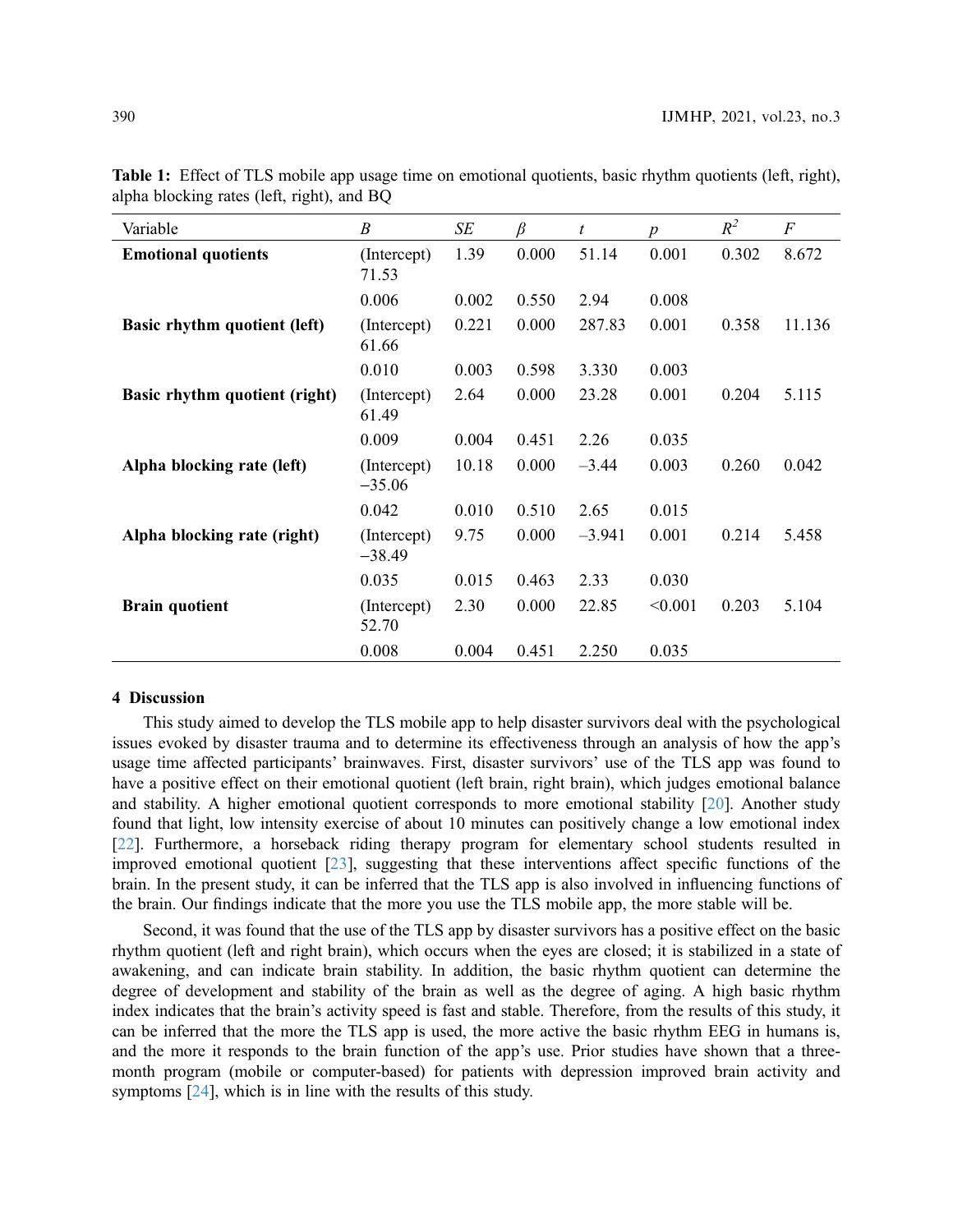Third, the use of the TLS app by disaster survivors was also found to have a positive effect on the alpha blocking rate (left and right brain). Alpha waves are the most fundamental waves of the brain, and reflect neurophysiological stability and emotional state; human mental stability is considered most efficient when alpha waves are produced. Alpha waves appear predominantly due to a synchronization phenomenon, in which multiple cells of the cerebral cortex are active almost simultaneously, when they are at rest in a comfortable state, such as relaxation [\[25](#page-8-13)]. The better the activity of the alpha wave, the stronger the alpha wave is generated when the eyes are closed; when the eyes are opened, the alpha wave is reliably blocked. This ratio is called the alpha blocking rate. Ekkekakis et al. [[26\]](#page-8-14) reported that walking exercise affects the activation of alpha waves by generating a sense of calm and relaxation. In a study on the effect of yoga on brain waves, it was reported that the alpha value increased significantly before and after the program [[27\]](#page-8-15). Alpha wave activity is also found to increase during interactions with animals, as they lead to a feeling of a stable mood, which increases vitality and leads to a positive state of mind [[23\]](#page-8-11). These findings are in line with those of Gabriel et al. [\[28](#page-8-16)] who analyzed the image training of athletes and found that it reduced anxiety and activated alpha brain waves. In this study, it is believed that the alpha blocking rate was increased through the use of the app because the vitality, indicating a positive mood state, was increased.

Finally, the use of TLS apps by disaster survivors has been shown to have a positive impact on BQ, a quotient that synthesizes the functions of the brain. In addition, BQ provides accurate and comprehensive information to determine the brain's response and control capabilities. It is closely related to mental and physical health, and BQ can be developed through one's own efforts [\[20](#page-8-8)]. In a previous study comparing the EEG differences between Baduk players and the general population, the BQ was found to be significantly higher for the players [[29\]](#page-8-17). This suggests that Baduk is involved in a specific function of the brain, and it can be inferred that the TLS mobile app is also involved in this function. Further corroborating our results, a systematic review on the effectiveness of mobile mental health apps suggested that these can be effective and significantly improve treatment accessibility [\[30](#page-8-18)].

### 5 Conclusions

This is a single group post-test experimental study conducted to provide psychological support services by applying a TLS mobile app to disaster survivors and to confirm the effects. The participants of the study were 22 disaster survivors who used the mobile app for eight weeks and then underwent EEG measurements. The analysis showed that the use of mobile apps had a positive effect on the emotional quotients, basic rhythm quotients (left, right), alpha blocking rates (left, right), and BQ. The conclusions are thus as follows.

First, it is necessary for disaster survivors to increase their security, their adaptive coping skills, and to connect to various community resources to adapt well in society. Therefore, the TLS mobile app is expected to not only provide psychological first aid to disaster survivors but also play a role in improving their life skills, which may allow for this group to know more about themselves and their emotions, subsequently allowing for greater and more efficient health control and self-management.

Second, mobile-app-based psychotherapy for disaster trauma can be a good alternative to traditional therapy because it can compensate for the usual limitations that the latter posit, such as cost burden, distance, and being socially stigmatized as a person that needs in-person psychotherapy. Additionally, through the app, there is the possibility of early diagnosis and prognostic observations before receiving professional treatment. This may, thereby, enable the early observation of symptoms related to disaster trauma and the provision of immediate intervention, whenever necessary. Therefore, this study verified the effectiveness of mobile-app-based psychotherapy, which has the advantages of being user-friendly (performed through a device), having high accessibility, and being cost-effective.

Third, the TLS mobile app was developed through expert consultation and the performance of a pilot experiment, which was based on sufficient clinical experience and evidence of the mental health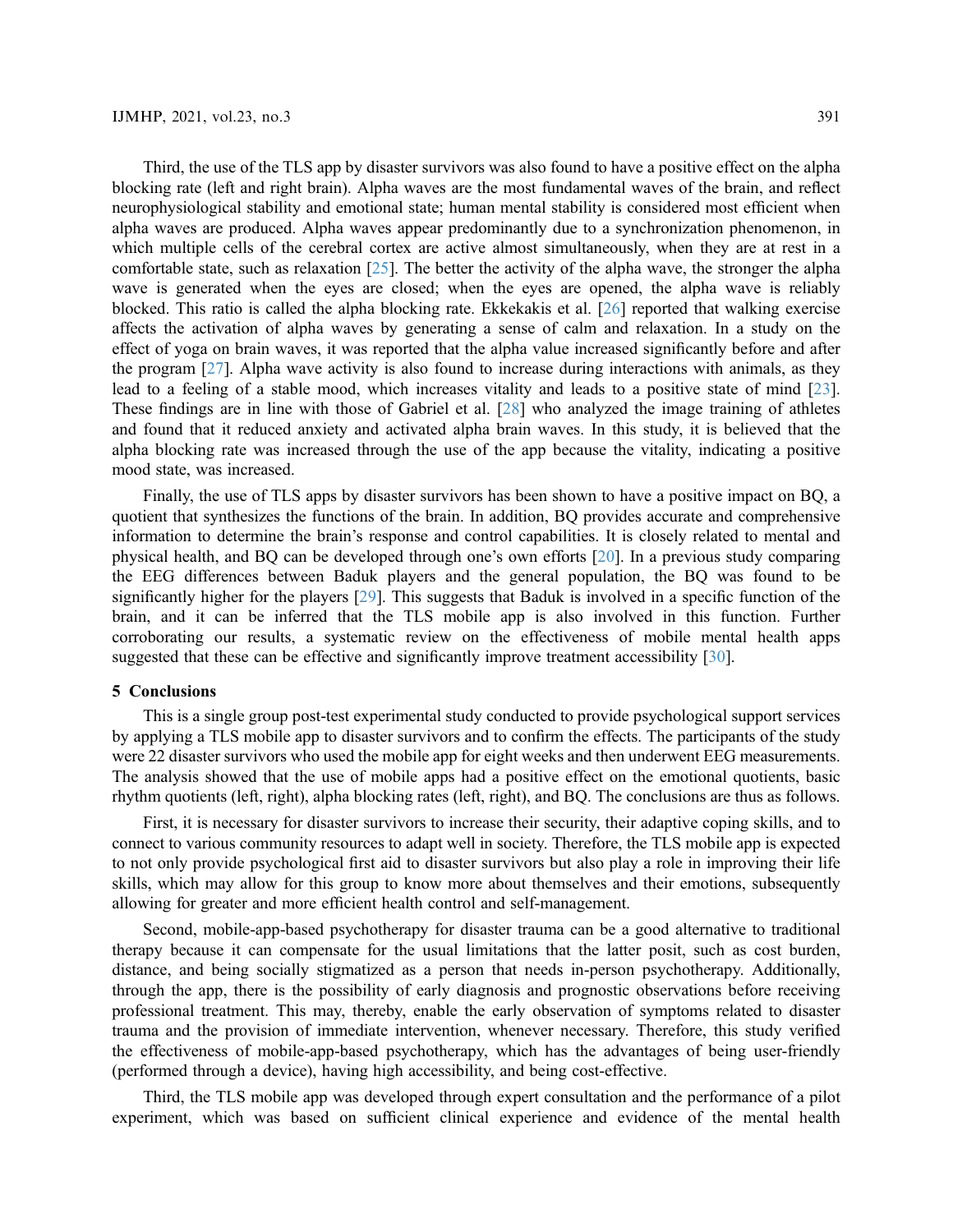specialists in charge of this research (and those who contributed to it). Thus, unlike apps developed for commercial uses, our proposed and developed app contains deep and practical content that can be applied for disaster survivors as an alternative to standard therapy. Thus, when the TLS mobile app starts being commercialized, we expect it effectively reduce and prevent symptoms among its target population.

However, this study has some limitations. First, generalization must be done with caution because of the small sample size. Second, we performed only a single group one-time post-test, which is poor validation compared to studies using pre-post tests and experiment-control designs. Third, to increase the desire for users to participate and utilize the app, it will be necessary to develop a practical manual for selfmanagement to increase its applicability. Future research will require a study of mobile application intervention approaches through comparison with controls. In addition, studies on various diagnostic groups and on the effectiveness of adults and the older population, as well as children, are needed. Despite these limitations, this pilot study showed that the TLS mobile app was effective for increasing positive and decreasing negative psychological factors according to app usage time. Therefore, we expect the app to be used to provide psychological stability and to provide the appropriate conditions to enable of effective self-control and management for disaster survivors.

Funding Statement: This research was supported by the National Research Foundation of Korea (NRF) grant funded by the Korea Government (MSIP) (No. NRF-2017R1A2B4004438).

Conflicts of Interest: The authors declare that they have no conflicts of interest to report regarding the present study.

#### References

- <span id="page-7-0"></span>1. North, C. S., Pfefferbaum, B. (2013). Mental health response to community disasters: A systematic review. JAMA, 310(5), 507–518.
- <span id="page-7-1"></span>2. Wade, D., Crompton, D., Howard, A., Stevens, N., Metcalf, O. et al. (2014). Skills for Psychological Recovery: Evaluation of a post-disaster mental health training program. Disaster Health, 2(3–4), 138–145. DOI [10.1080/](http://dx.doi.org/10.1080/21665044.2015.1085625) [21665044.2015.1085625](http://dx.doi.org/10.1080/21665044.2015.1085625).
- <span id="page-7-2"></span>3. Kim, D. H. (2015). Development of stabilization program for trauma recovery. Seoul: Seoul National Hospital.
- <span id="page-7-3"></span>4. Lim, J. S. (2016). Disaster and psychological trauma-focused on Sewolho. Legislative Policy, 10(1), 65–95.
- <span id="page-7-4"></span>5. Dieltjens, T., Moonens, I., van Praet, K., De Buck, E., Vandekerckhove, P. (2014). A systematic literature search on psychological first aid: Lack of evidence to develop guidelines. PLoS One, 9(12), e114714.
- <span id="page-7-5"></span>6. Berkowitz, S., Bryant, R., Brymer, M., Hamblen, J., Jacobs, A. et al. (2017). Skills for Psychological Recovery: Field operations guide, 2010. National Center for PTSD and National Child Traumatic Stress Network. [http://](http://www.ptsd.va.gov/professional/materials/manuals/skills_psych_recovery_manual.asp) [www.ptsd.va.gov/professional/materials/manuals/skills\\_psych\\_recovery\\_manual.asp.](http://www.ptsd.va.gov/professional/materials/manuals/skills_psych_recovery_manual.asp)
- <span id="page-7-6"></span>7. Forbes, D., Fletcher, S., Wolfgang, B., Varker, T., Creamer, M. et al. (2010). Practitioner perceptions of Skills for Psychological Recovery: A training programme for health practitioners in the aftermath of the Victorian bushfires. Australian & New Zealand Journal of Psychiatry, 44(12), 1105–1111.
- <span id="page-7-7"></span>8. Lee, M. S., Bang, S. Y., Hwang, J. W., Lee, C. S., Kim, J. Y. et al. (2016). Psychosocial interventions for children and adolescents after a disaster: A systematic literature review (1991–2015). Journal of the Korean Academy of Child & Adolescent Psychiatry, 27(4), 278–294.
- <span id="page-7-8"></span>9. Choi, Y. K. (2010). Effects of prolonged exposure for PTSD: A pilot study. Cognitive Behavior Therapy in Korea,  $10(1)$ , 97-116.
- <span id="page-7-9"></span>10. Choi, T. S., Kim, J. H., Lee, D. H. (2014). A systemic approach about psycho-social interventions programs on disasters and post-traumatic stress disorder: On culture perspective. Korean Journal of Culture and Arts Education Studies, 9(5), 99–118.
- <span id="page-7-10"></span>11. Park, J. J., Choi, G. S., Kim, J. L., Park, I. K., Kang, J. J. et al. (2014). Development of mobile healthcare app mental health management. Journal of the Institute of Internet, Broadcasting and Communication, 14(6), 13–18. DOI [10.7236/JIIBC.2014.14.6.13.](http://dx.doi.org/10.7236/JIIBC.2014.14.6.13)